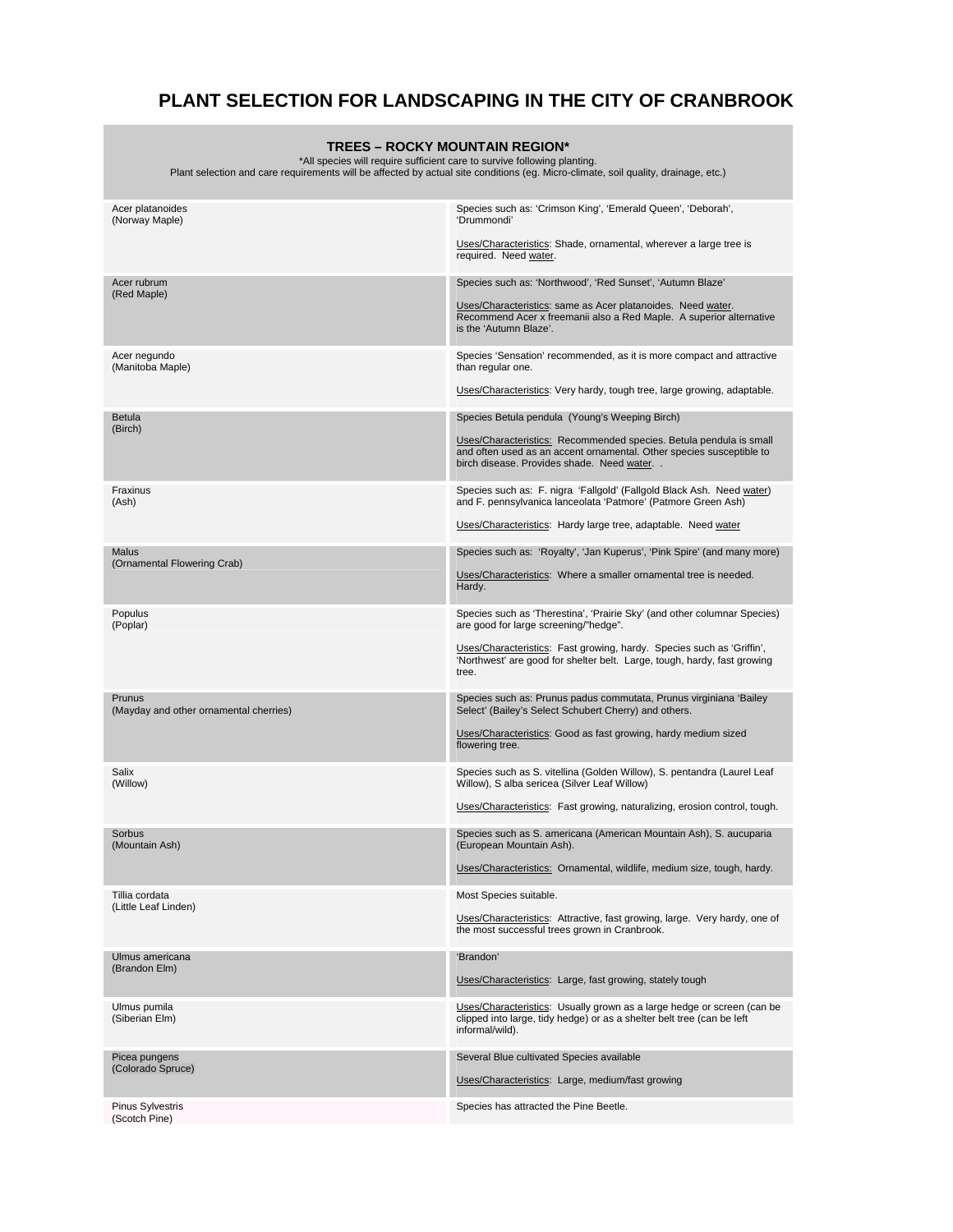**SHRUBS – ROCKY MOUNTAIN REGION\***<br>All species will require sufficient care to survive following planting.<br>Plant selection and care requirements will be affected by actual site conditions (eg. Micro-climate, soil quality, d

|                                                       | Uses/Characteristics: Very large shrub or small tree. Good for screen,                                         |
|-------------------------------------------------------|----------------------------------------------------------------------------------------------------------------|
| Acer ginnala<br>(Amur Maple)                          | shelter belt, ornamental, adaptable (native)                                                                   |
| Acer (pseudosieboldianum)<br>(Korean Maple)           | Uses/Characteristics: Very large shrub, small tree, ornamental, accent.<br>Borderline hardy for this location. |
| Amelanchier                                           | Several Species.                                                                                               |
| (Saskatoon)                                           | Uses/Characteristics: Naturalizing, fruit for people and wildlife, large<br>adaptable screen                   |
| Caragana arborescens<br>(Common Caragana)             | Uses/Characteristics: Clipped hedge, screen or large shelter belt. Very<br>tough.                              |
| Cotoneaster acutifolius<br>(Peking cotoneaster)       | Uses/Characteristics: Clipped hedge; attractive natural single shrub<br>sun/part shade.                        |
| Elaeagnus angustifolia<br>(Russian Olive)             | Uses/Characteristics: Tough, ornamental, screen. Can grow up to 18<br>feet.                                    |
| Euonymus alata compacta<br>(Dwarf Bending Bush)       | Uses/Characteristics: Informal hedge, ornamental                                                               |
| Genista Lydia<br>(Dwarf Broom)                        | Uses/Characteristics: Ornamental, ground cover. Hardiness depends<br>on shelter available.                     |
| Hydrangea arborescens grand.<br>(Annabelle Hydrangea) | 'Annabelle'<br>Uses/Characteristics: Ornamental for shade. Need water                                          |
| Lonicera                                              | Various shrub Species.                                                                                         |
| (Honeysuckle)                                         | Uses/Characteristics: Most good for flowers, bird fruit, naturalizing,<br>ornamental.                          |
| Mahonia aquifolium<br>(Oregon Grape)                  | Uses/Characteristics: Native, ground cover, naturalizing.                                                      |
| Philadelphus                                          | Various Species.                                                                                               |
| (Mock Orange)                                         | Uses/Characteristics: Screening, fragrance                                                                     |
| Physocarpus<br>(Nine Bark)                            | Various Species.                                                                                               |
|                                                       | Uses/Characteristics: Ornamental screen.                                                                       |
| Potentilla                                            | Species.                                                                                                       |
|                                                       | Uses/Characteristics: Low to medium shrub, ornamental, informal low<br>hedge, tough, hardy.                    |
| Spiraea                                               | Species.<br>Uses/Characteristics: Low Species same as potentilla; medium/large                                 |
|                                                       | Species, screen, ornamental.                                                                                   |
| Prunus x cistena<br>(Purple Leaf Sand Cherry)         | Uses/Characteristics: Ornamental, informal hedge, 5'-6' screen.                                                |
| Prunus tomentosa<br>(Nanking Cherry)                  | Uses/Characteristics: Tough, wildlife fruit, ornamental, large, screen,<br>naturalizing.                       |
| Rhus typhina<br>(Staghorn Sumac)                      | Uses/Characteristics: Erosion control, screen, adaptable.                                                      |
| Ribes aureum<br>(Golden Currant)                      | Uses/Characteristics: Large, fragrant-flowering shrub, ornamental,<br>screening, tough.                        |
| Ribes alpinum<br>(Alpine Currant)                     | Uses/Characteristics: Clipped hedge, foundation.                                                               |
| Salix repens<br>(Creeping Willow)                     | Uses/Characteristics: Control of stream bank erosion, tough.                                                   |
| Salix<br>(Willow)                                     | Note: Other shrubby forms of Willow exist but are not often carried by<br>nurseries.                           |
| Sambucus<br>(Elder)                                   | Several Species available.                                                                                     |
|                                                       | Uses/Characteristics: Fast growing, accent or screen.                                                          |